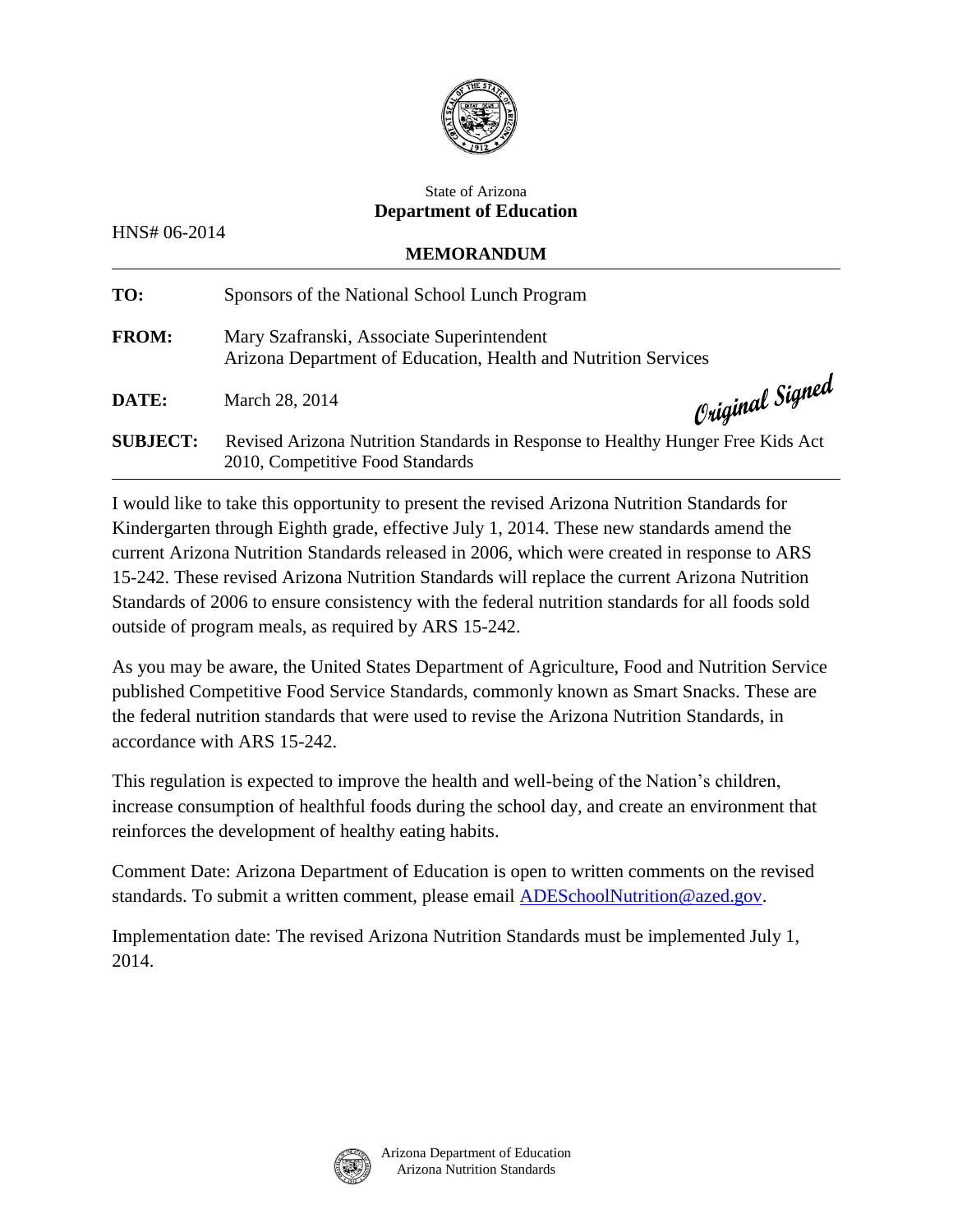Arizona Revised Statute (ARS) 15-242:

- o Requires the Arizona Department of Education (ADE) to develop nutrition standards that meet at least the federal guidelines and regulations of foods and beverages sold or served on the school grounds specific to elementary schools, middle schools and junior high schools during the normal school day.
	- Arizona created the Arizona Nutrition Standards effective July 1, 2006.

Section 208 of the Healthy Hunger Free Kids Act of 2010 (HHFKA):

- o Requires the United States Department of Agriculture (USDA) Food and Nutrition Service (FNS) to establish federal nutrition standards for all foods sold in schools other than food sold under the lunch and breakfast programs.
	- USDA has released 7CFR§210.11, "Competitive Food Service and Standards" (USDA Smart Snacks) effective July 1, 2014.
- o Removal of categorization of Foods of Minimal Nutritional Value defined in 7CFR§210.11 and the regulation that prohibits the sale of Foods of Minimal Nutritional Value.

Per the release of the Competitive Food Service Standards of the Healthy Hunger Free Kids Act of 2010, the Arizona Nutrition Standards must be revised to align with the federal guidelines.

In order to comply with ARS 15-242:

ARS 15-242 section A and C:

- ADE revised all sections of the Arizona Nutrition Standards made effective July 1, 2006, to align with the federal competitive foods standards of the federal law, 7CFR§210.11. All foods and beverages must follow the federal standards as it pertains in 7CFR§210.11, effective July 1, 2014.
- ADE will uphold ARS 15-242 so that all federal standards for foods and beverages sold on the school grounds will also extend to all foods and beverages served to elementary schools, middle schools and junior high schools during the normal school day as it pertains in 7CFR§210.11.
- Federal guidelines stipulate that the nutrition standards for competitive food apply to all foods and beverages sold: (a) Outside the school meals programs; (b) on the school campus; and (c) at any time during the school day. For the purposes of competitive foods, ARS 15-242 definitions will assume the federal definitions 7CFR§210.11: school grounds will assume the definition of *school campus*, all areas of the property under the jurisdiction of the school that are accessible to students during the school day; normal school day will assume the definition of *school day*, the period from the midnight before, to 30 minutes after the end of the official school day.

ARS 15-242 section D:

• Due to the removal of 7CFR§210.11 Foods of Minimal Nutritional Value, the revised Arizona Nutrition Standards will not regulate against Foods of Minimal Nutritional Value and has removed Appendix C of the Arizona Nutrition Standards.

In response to Section 208 of the Healthy Hunger Free Kids Act of 2010 (HHFKA):

- o Authorizes the State Agency to determine a number of fundraisers exempt from the standards.
	- Arizona will continue to uphold the current zero exemption policy as written in ANS in effect for K-8. Arizona will extend this policy to all grades, "K-12". Therefore, all fundraising must follow the food and beverage standards as it pertains in 7CFR§210.11.

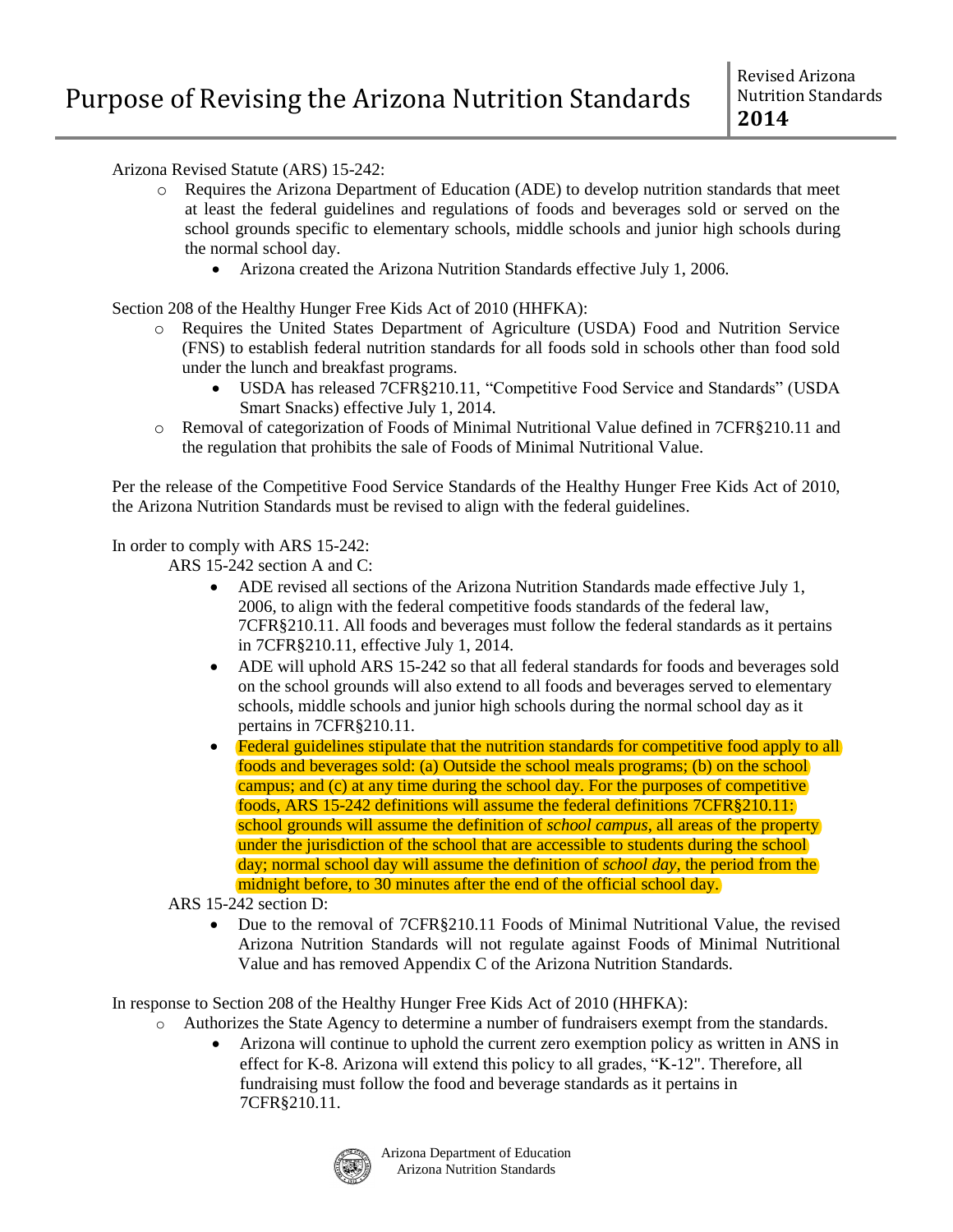Section 1: Written Standards of Arizona Nutrition Standards have been revised to be consistent with the federal food and beverage standards per the interim final rule 7CFR§210.11 and ARS 15-242. At a minimum, all competitive food or beverages sold or served on the school grounds of elementary schools, middle schools and junior high schools during the school day must meet the nutrition standards and exemptions to the nutrition standards as specified in 7CFR§210.11.

# **Competitive Food Standards**

A competitive food item must meet *at least one of the general standards* and meet all the *competitive food nutrient standards* as outlined.

#### **Competitive Food General Standards**

An allowable competitive food item would be required to:

- Be a grain product that contains 50 percent or more whole grains by weight or have as the first ingredient a whole grain; or
- Have as the first ingredient one of the non-grain major food groups: fruits, vegetables, dairy or protein foods (meat, beans, poultry, seafood, eggs, nuts, seeds, etc.); or
- Be a combination food that contains 1⁄4 cup of fruit and/or vegetable; or
- For the period through June 30, 2016, contain 10 percent of the Daily Value of a nutrient of public health concern based on the most recent Dietary Guidelines for Americans (i.e., calcium, potassium, vitamin D or dietary fiber). Effective July 1, 2016, the criterion in this paragraph is obsolete and may not be used to qualify as a competitive food.

## **Competitive Food Nutrient Standards**

Non-NSLP/SBP entrées (including accompaniments):

- Less than 35% of total calories from fat
- Less than 10% of total calories from saturated fat
- 0 grams of trans fat
- No more than 35% total sugar by weight
- Maximum 350 calories per serving as packaged or served
- Maximum 480mg of sodium as packaged or served

Snack Items and Side Dishes (including accompaniments):

- Less than 35% of total calories from fat
- Less than 10% of total calories from saturated fat
- 0 grams of trans fat
- No more than 35% total sugar by weight
- Maximum 200 calories per serving as packaged or served
- Maximum 230mg of sodium as packaged or served

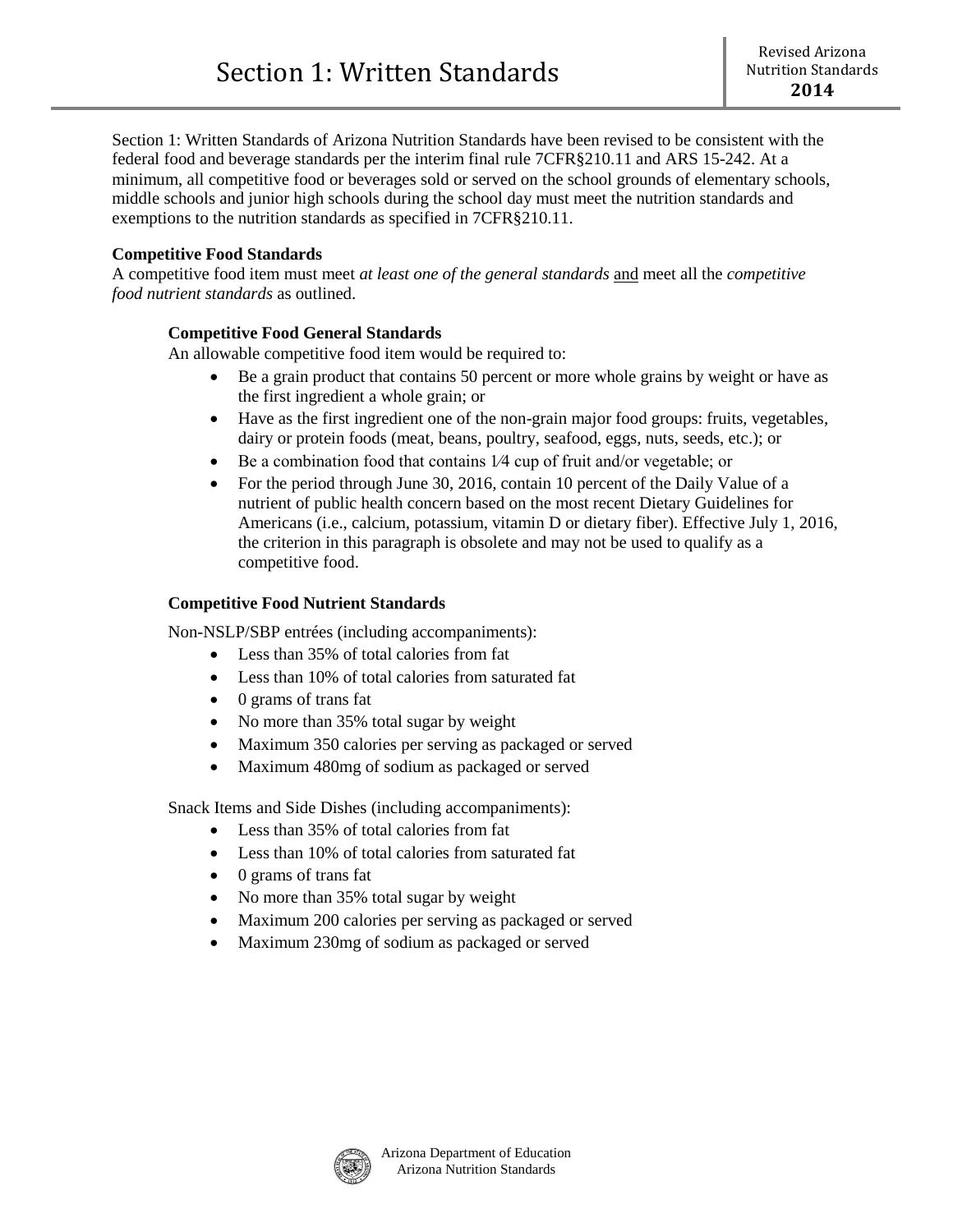#### **Competitive Beverage Standards**

Water

- Must be plain, cannot contain natural or non-caloric sweeteners (no size limit)
- Plain carbonated water, cannot contain natural or non-caloric sweeteners (no size limit)
- Cannot contain caffeine or a caffeine derivative

Juice

- Must contain 100% fruit and/or vegetable juice (Elementary  $\leq 8$  fl. oz, Middle/Junior High  $\leq 12$  fl. oz)
- 100% fruit and/or vegetable juice diluted with water (with or without carbonation) with no added sweeteners (Elementary  $\leq 8$  fl. oz, Middle/Junior High  $\leq 12$  fl. oz)

Milk and Alternatives

- Low fat milk (1%), unflavored (Elementary  $\leq 8$  fl. oz, Middle/Junior High  $\leq 12$  fl. oz)
- Non-fat milk, flavored or unflavored (Elementary  $\leq 8$  fl. oz, Middle/Junior High  $\leq 12$ fl. oz )
- Nutritionally equivalent milk alternatives as permitted by the school meal requirements CFR210.10 and CFR 220.8 (Elementary  $\leq 8$  fl. oz, Middle/Junior High  $\leq 12$  fl. oz)

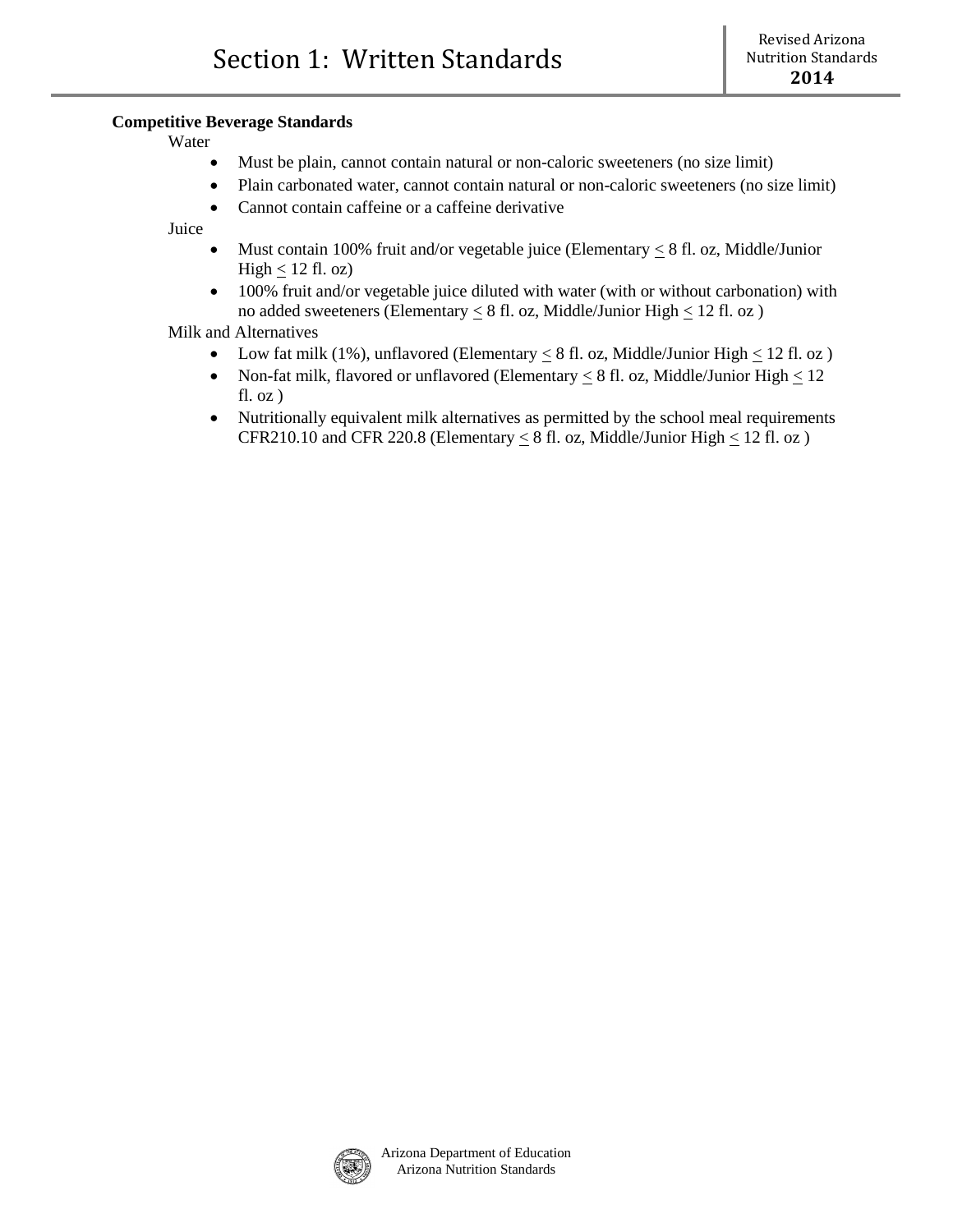# **Exempt from all Competitive Food General Standards and Competitive Food Nutrient Standards**

- NSLP/SBP entrées sold a la carte
	- o Any entrée item offered as part of the lunch program or the breakfast program under 7CFR§220 is exempt from all competitive food standards if it is offered as a competitive food on the day of, or the school day after, it is offered in the lunch or breakfast program. Exempt entrée items offered as a competitive food must be offered in the same or smaller portion sizes as in the lunch or breakfast program. Side dishes offered as part of the lunch or breakfast program and served à la carte must meet the nutrition standards in this section.
- Sugar-free chewing gum are exempt from all competitive food standards

## **Exempt from all Competitive Food Nutrient Standards**

- Fruits and Vegetables 210.11(d)
	- o Fresh, frozen, and canned fruits and vegetables with no added ingredients except water or, in case of fruit, packed in 100% fruit juice or light syrup with extra light syrup are exempt from all nutrient standards
	- o Canned vegetables that contain a small amount of sugar for processing purposes, to maintain the quality and structure of the vegetable, are also exempt from the nutrient standards included in this section

## **Exempt from specific Competitive Food Nutrient Standards**

- 35% or less of total calories from fat
	- o Reduced fat cheese (including part-skim mozzarella)
	- o Nuts and seeds and nut/butters
	- o Products consisting of only dried fruit with nuts and/or seeds with no added nutritive sweeteners or fat
	- o Seafood with no added fat

*Combination items are not exempt and must meet all the nutrient standards* 

- 10% or less of total calories from saturated fat
	- o Reduced fat cheese (including part-skim mozzarella)
	- o Nuts and seeds and nut/butters
	- o Products consisting of only dried fruit with nuts and/or seeds with no added nutritive sweeteners or fat

*Combination items are not exempt and must meet all the nutrient standards* 

- No more than 35% total sugar by weight
	- o Dried fruits and vegetables with or without nutritive sweeteners for processing and/or palatability purposes may exceed sugar by weight standard
	- o Products that consist of only dried fruit with nuts and/or seeds with no added nutritive sweeteners or fat

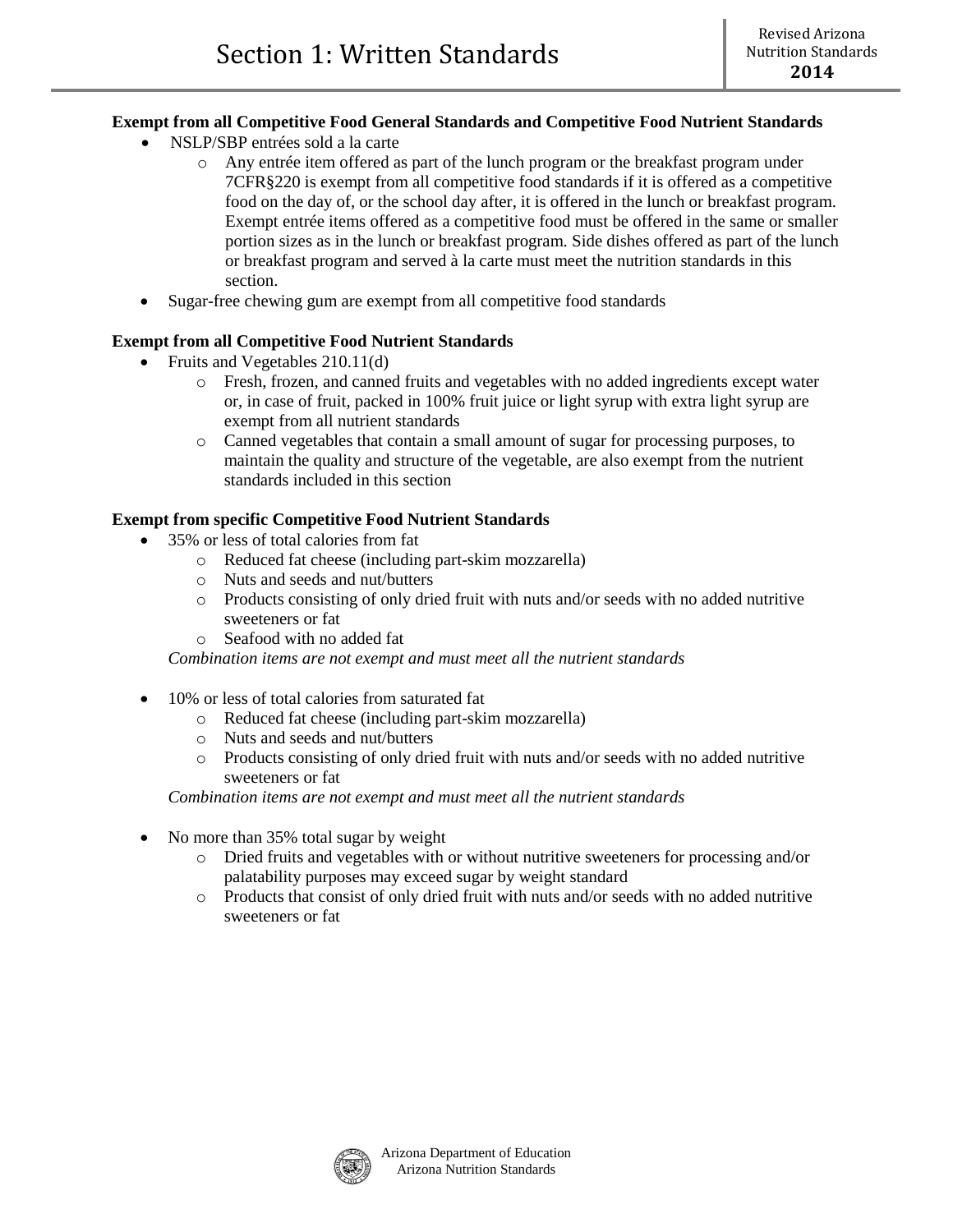Section 2: Maximum Portion Sizes of Arizona Nutrition Standards have been revised to be consistent with the federal food and beverage standards per the interim final rule 7CFR§210.11 and ARS 15-242. At a minimum, all competitive food or beverages sold or served on the school grounds of elementary schools, middle schools and junior high schools during the school day must meet the nutrition standards and exemptions to the nutrition standards as specified in 7CFR§210.11.

| Juice                                                                                                             | <b>Max Portion Size</b>                                           |
|-------------------------------------------------------------------------------------------------------------------|-------------------------------------------------------------------|
| 100% fruit and/or vegetable juice                                                                                 | (Elementary $\leq 8$ fl. oz, Middle/Junior High $\leq 12$ fl. oz) |
| 100% fruit and/or vegetable juice diluted with<br>water (with or without carbonation) with no<br>added sweeteners | (Elementary $< 8$ fl. oz, Middle/Junior High $< 12$ fl. oz)       |

| <b>Fluid Milk and Alternatives</b>                                    | <b>Max Portion size</b>                                           |
|-----------------------------------------------------------------------|-------------------------------------------------------------------|
| Low fat milk (1%), unflavored<br>Non-fat milk, flavored or unflavored | (Elementary $\leq 8$ fl. oz, Middle/Junior High $\leq 12$ fl. oz) |
| Nutritionally equivalent milk alternatives                            | (Elementary $\leq 8$ fl. oz, Middle/Junior High $\leq 12$ fl. oz) |

| Entrée                                                              | <b>Max Portion Size</b> |
|---------------------------------------------------------------------|-------------------------|
| Cannot exceed the served portion size of the NSLP reimbursable meal |                         |